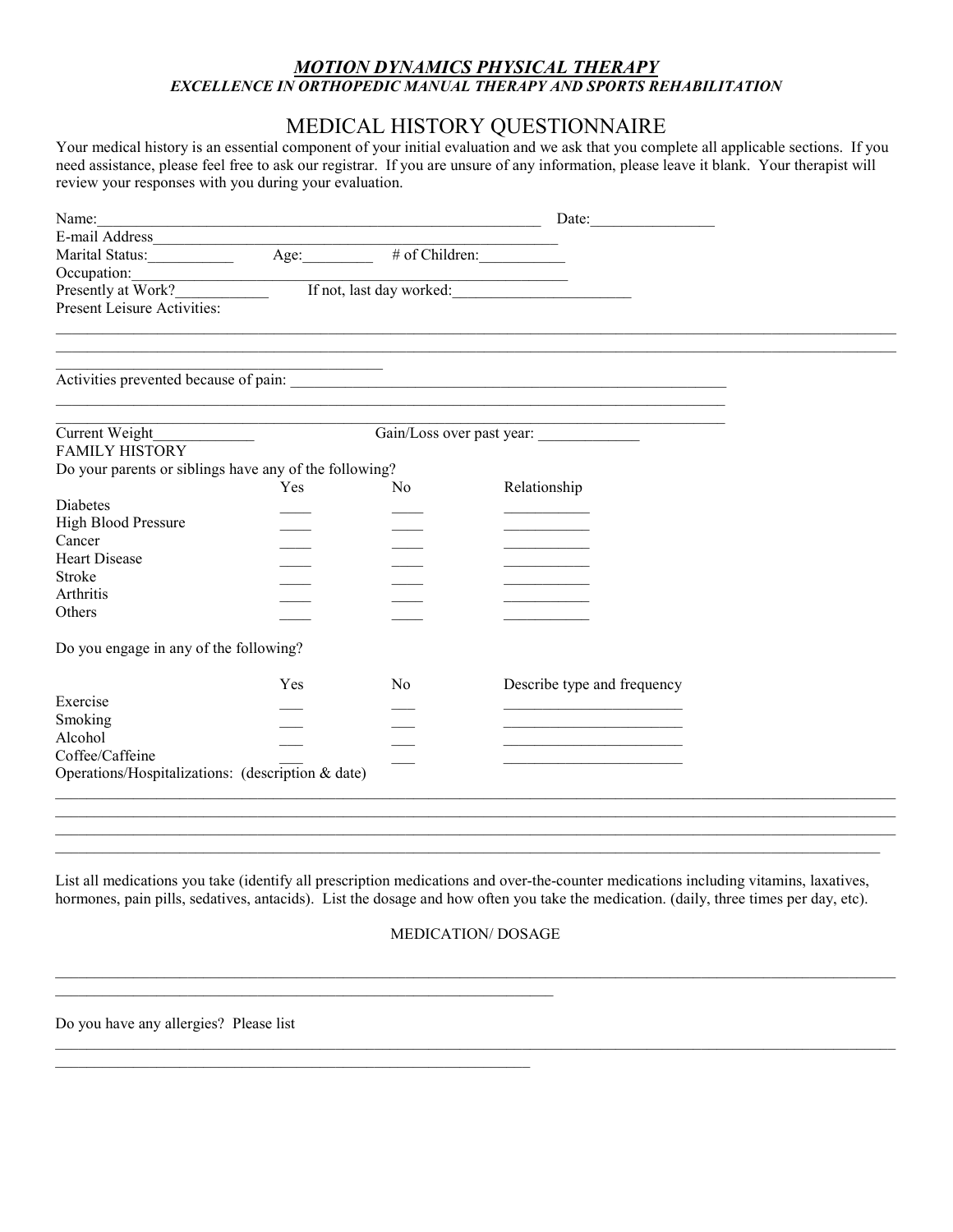#### REVIEW OF SYSTEMS:

| Have you had or told you had:   | <b>YES</b> | N <sub>O</sub> | <b>COMMENTS</b> |
|---------------------------------|------------|----------------|-----------------|
| <b>HEAD/NECK:</b>               |            |                |                 |
| Headaches                       |            |                |                 |
| Change in Vision or Hearing     |            |                |                 |
| Dental/Gum Problems             |            |                |                 |
| Neck Swelling/Lumps             |            |                |                 |
| Trouble Swallowing              |            |                |                 |
|                                 |            |                |                 |
| CARDIOVASCULAR:                 |            |                |                 |
| High Blood Pressure             |            |                |                 |
| <b>Blood Clots</b>              |            |                |                 |
| Chest Pain (angina)             |            |                |                 |
| Varicose Veins                  |            |                |                 |
| <b>Heavy Chest Pressure</b>     |            |                |                 |
| Coronary or Other Heart Disease |            |                |                 |
| Irregular Heart Beat            |            |                |                 |
| Palpitations                    |            |                |                 |
| Leg/Ankle Swelling              |            |                |                 |
| Pancreas Disease                |            |                |                 |
| Cramps in legs while walking    |            |                |                 |
| At night                        |            |                |                 |
| <b>Calf Tenderness</b>          |            |                |                 |
|                                 |            |                |                 |
| <b>RESPIRATORY:</b>             |            |                |                 |
| Asthma                          |            |                |                 |
| Lung Disease                    |            |                |                 |
| Unusual Shortness of Breath     |            |                |                 |
| Chronic Cough                   |            |                |                 |
| Coughing up Blood/Sputum        |            |                |                 |
| Production                      |            |                |                 |
| Wheezing                        |            |                |                 |
|                                 |            |                |                 |
| DIGESTIVE:                      |            |                |                 |
| Indigestion/Heartburn           |            |                |                 |
| <b>Ulcer Disease</b>            |            |                |                 |
| Repetitive Nausea/Vomiting      |            |                |                 |
| <b>Intestinal Disease</b>       |            |                |                 |
| Abdominal Pain                  |            |                |                 |
| <b>Black Stools</b>             |            |                |                 |
| <b>Blood</b> in Stools          |            |                |                 |
| Liver Disease                   |            |                |                 |
|                                 |            |                |                 |
|                                 | <b>YES</b> | NO             | <b>COMMENTS</b> |
| Diarrhea                        |            |                |                 |
| <b>Gall Bladder Disease</b>     |            |                |                 |
| Constipation                    |            |                |                 |
| Milk Intolerance                |            |                |                 |
| Egg Intolerance                 |            |                |                 |
|                                 |            |                |                 |
|                                 |            |                |                 |
| <b>GENITOURINARY:</b>           |            |                |                 |
| Kidney Disease                  |            |                |                 |
| Urinary Problems/Infection      |            |                |                 |
| Frequent Urination              |            |                |                 |
| Nighttime Urination             |            |                |                 |
| Urgency                         |            |                |                 |
| Releasing urination with        |            |                |                 |
| coughing or sneezing            |            |                |                 |
| Blood in Urine                  |            |                |                 |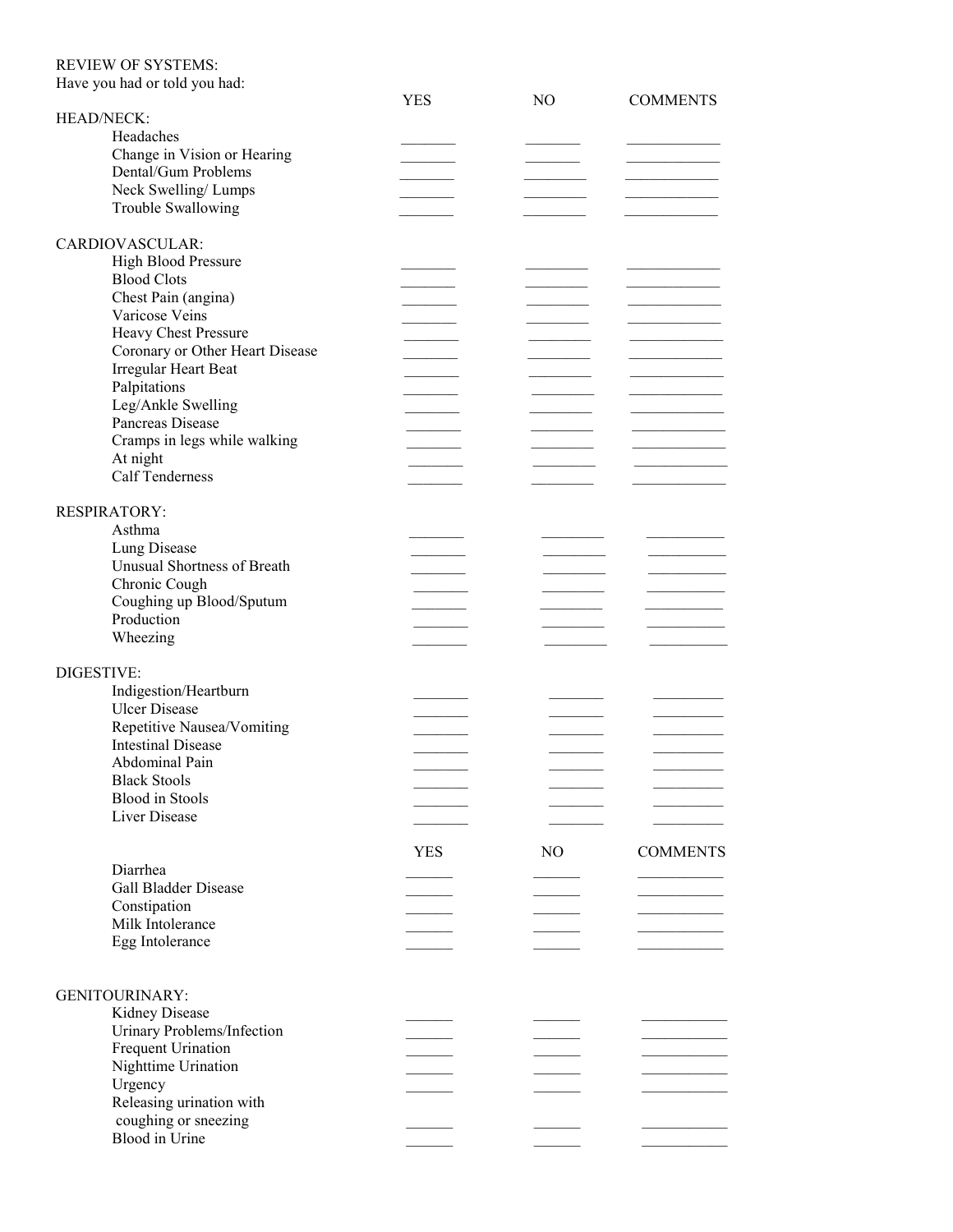|        | NEURO/PSYCHE:                  |  |                   |
|--------|--------------------------------|--|-------------------|
|        | <b>Dizziness</b>               |  |                   |
|        | Fainting                       |  |                   |
|        | Seizures                       |  |                   |
|        | Numbness/Tingling              |  |                   |
|        | Depression                     |  |                   |
|        | Psychiatric Disorder           |  |                   |
|        |                                |  |                   |
|        | MUSCULOSKELETAL:               |  |                   |
|        | Gout                           |  |                   |
|        | Joint Pain/Swelling            |  |                   |
|        | Back Pain                      |  |                   |
|        | Arthritis                      |  |                   |
|        | Weakness, Arms/Legs            |  |                   |
|        | Numbness/Tingling              |  |                   |
|        |                                |  |                   |
| OTHER: |                                |  |                   |
|        | Diabetes                       |  | Diet Controlled   |
|        |                                |  | Insulin Dependent |
|        |                                |  | Other             |
|        | Easy Bruising/Bleeding         |  |                   |
|        | High Cholesterol/Triglycerides |  |                   |
|        | Thyroid Problem                |  |                   |
|        | Unusual Hair Growth/Loss       |  |                   |
|        | Heat Cold/Intolerance          |  |                   |
|        | Insomnia                       |  |                   |
|        | Daytime Drowsiness             |  |                   |
|        |                                |  |                   |